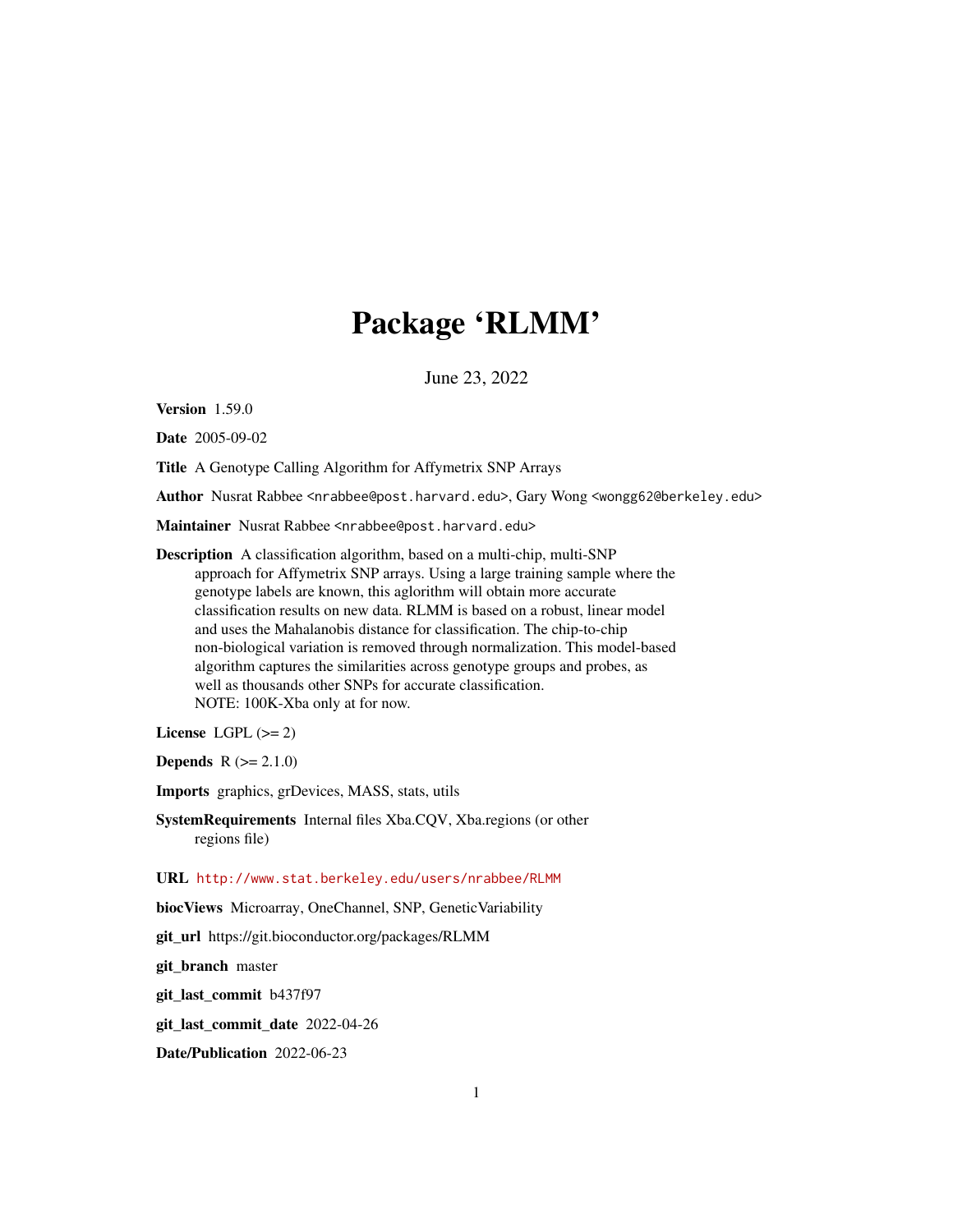### <span id="page-1-0"></span>R topics documented:

| Index |  |
|-------|--|
|       |  |
|       |  |
|       |  |
|       |  |

Classify *Classification of SNPs based on theta estimates*

#### Description

This function entails classification of SNPs based on the theta estimates (thetafile), genotype information (A regions file), and some internal files. Currently, this algorithm works for the Affymetrix 100K - Xba dataset.

#### Usage

```
Classify(genotypefile = "",
        regionsfile = "",
thetafile = ",
calIrate = 100
```
#### Arguments

| genotypefile | Name of the classified SNPs with the genotypes (required)                                                                                |
|--------------|------------------------------------------------------------------------------------------------------------------------------------------|
| regionsfile  | Character string specifying the directory AND name of regionsfile - e.g., "Xba.regions"<br>(required)                                    |
| thetafile    | Character string specifying the directory AND name of the tafile (required)                                                              |
| callrate     | Call Rate percentage: The user can specify any number from the list: 80,82,84,86,88,90,92,94,96,98,100.<br>Default is $100\%$ (optional) |

#### Details

For each SNP, Mahalanobis distances from each chip's (theta A, theta B) ordered pair to the genotype centers is calculated. Each chip is assigned the genotype of the cluster which it is closest to (ie: AA, AB, BB).

#### Author(s)

Nusrat Rabbee <nrabbee@post.harvard.edu>, Gary Wong <wongg62@gmail.com>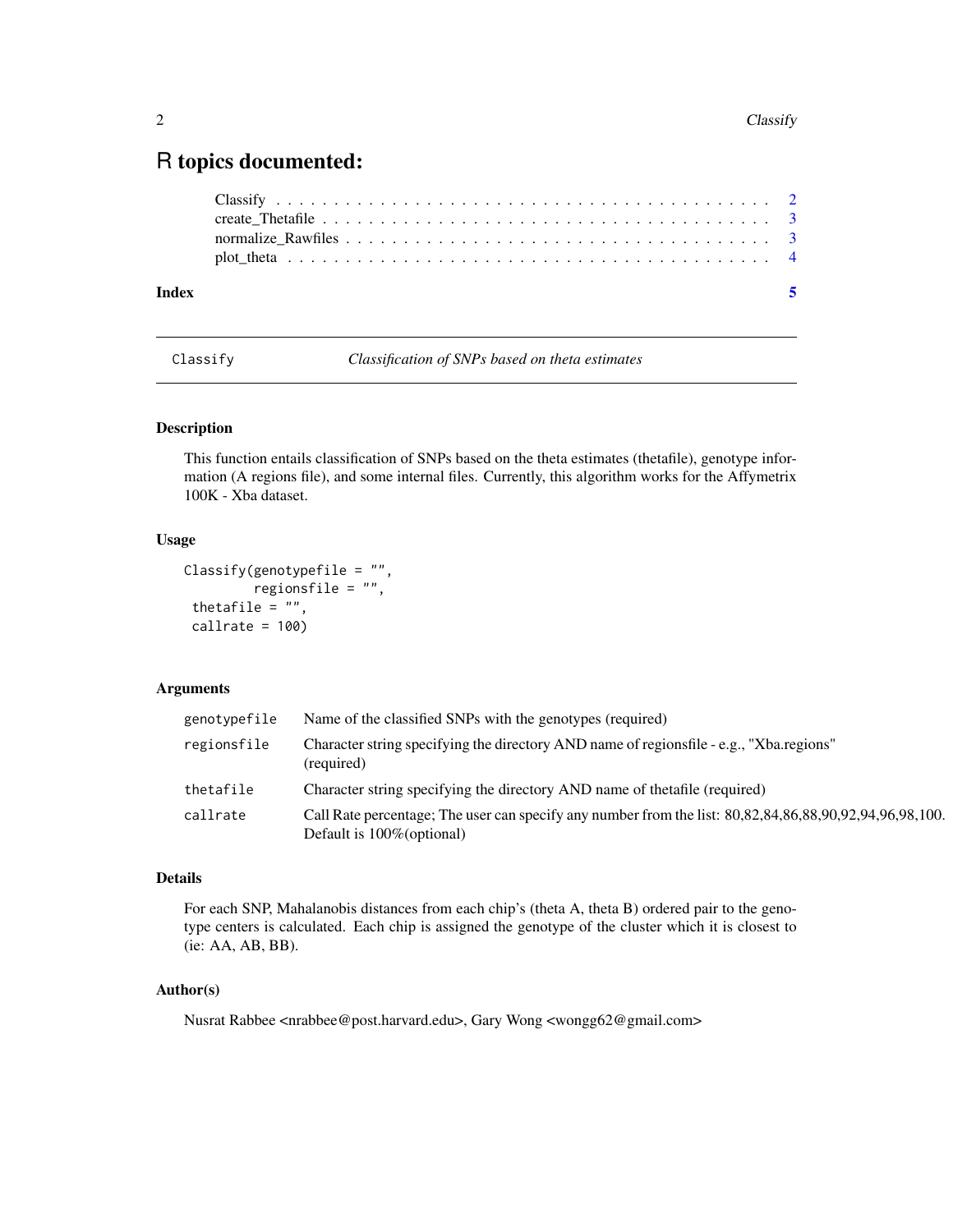<span id="page-2-0"></span>create\_Thetafile *Calculating Parameter Estimates*

#### Description

Assuming that the \*.norm files are created, this step of the data analysis will calculate estimates of theta A and theta B values for each SNP and chip based on normalized probe intensity data from the \*.norm files. The theta values are produced from fitting a probe-level additive model to the log2 A probe intensities and the B intensities separately.

#### Usage

```
create_Thetafile(probefiledir = getwd(),
                 start = 1,
                 end = -1,
                 thetafile = "")
```
#### Arguments

| probefiledir | Character string specifying the directory with the *.norm files (optional)                                        |
|--------------|-------------------------------------------------------------------------------------------------------------------|
| start        | An integer value specifying which SNP number we should start at when calcu-<br>lating the theta values (optional) |
| end          | An integer value specifying which SNP number we should stop at when calcu-<br>lating the theta values (optional)  |
| thetafile    | A character string specifying the name the theta file will be saved as (optional)                                 |

#### Author(s)

Nusrat Rabbee <nrabbee@post.harvard.edu>, Gary Wong <wongg62@gmail.com>

normalize\_Rawfiles *Normalize PM Intensity values*

#### Description

Given a directory with \*.raw files, it will normalize the PMA and PMB intensities in each file using Xba.CQV (composite quantile vector) and return the normalized values written to \*.norm files corresponding to its \*.raw files. EG: If two \*.raw files are used, two \*.norm files will be returned. This normalization simply puts the probe data on the same scale as the training data.

#### Usage

```
normalize_Rawfiles(cqvfile = "",
                  probefiledir = getwd())
```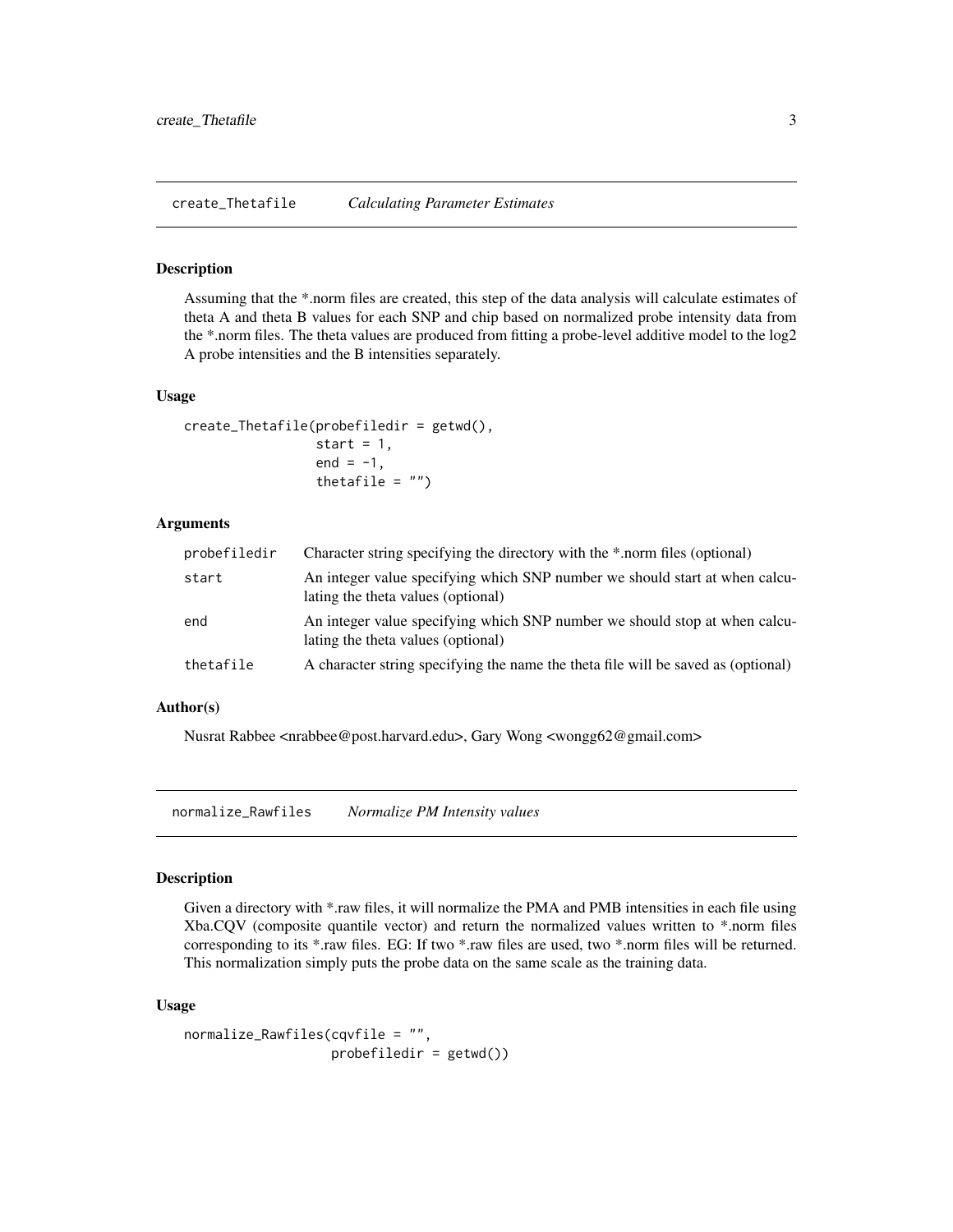#### <span id="page-3-0"></span>Arguments

| cavfile      | Character string specifying the CQV filename (e.g., Xba.CQV) (required)             |
|--------------|-------------------------------------------------------------------------------------|
| probefiledir | Character string specifying location of the *.raw files and *.norm files (optional) |

#### Author(s)

Nusrat Rabbee <nrabbee@post.harvard.edu>, Gary Wong <wongg62@gmail.com>

| plot_theta | Allele Summary Plot |  |
|------------|---------------------|--|
|            |                     |  |

#### Description

Creates an Allele Summary plot (allele B vs. allele A) for each SNP specified in snpsfilename. The points in the plot are the (theta A, theta B) ordered pairs for all the samples of the SNP. If a plotfilename is specified, it will save the plot as a .ps file, otherwise the plot is shown on screen.

#### Usage

```
plot_theta(genotypefile = "Xba.rlmm",
   thetafile = "Xba.theta",
   Pick.Obj = "FALSE",
   plotfile = "plots.ps",
   snpsfile = "snps.lst")
```
#### Arguments

| genotypefile | Character string specifying the directory AND name of the .rlmm file created by<br>Classify (optional)                |
|--------------|-----------------------------------------------------------------------------------------------------------------------|
| thetafile    | Character string specifying the directory AND name of the .rlmm file created by<br>Create_Thetafile (optional)        |
| Pick.Obj     | At this point, it should always be left as the default FALSE, ie: it is for develop-<br>ment purposes only (optional) |
| plotfile     | The name where to store the plot as a .ps file, if blank such as "", it will display<br>on screen instead (optional)  |
| snpsfile     | A list of SNPs to plot, with one SNP following another on a newline (optional)                                        |

#### Author(s)

Nusrat Rabbee <nrabbee@post.harvard.edu>, Gary Wong <wongg62@gmail.com>